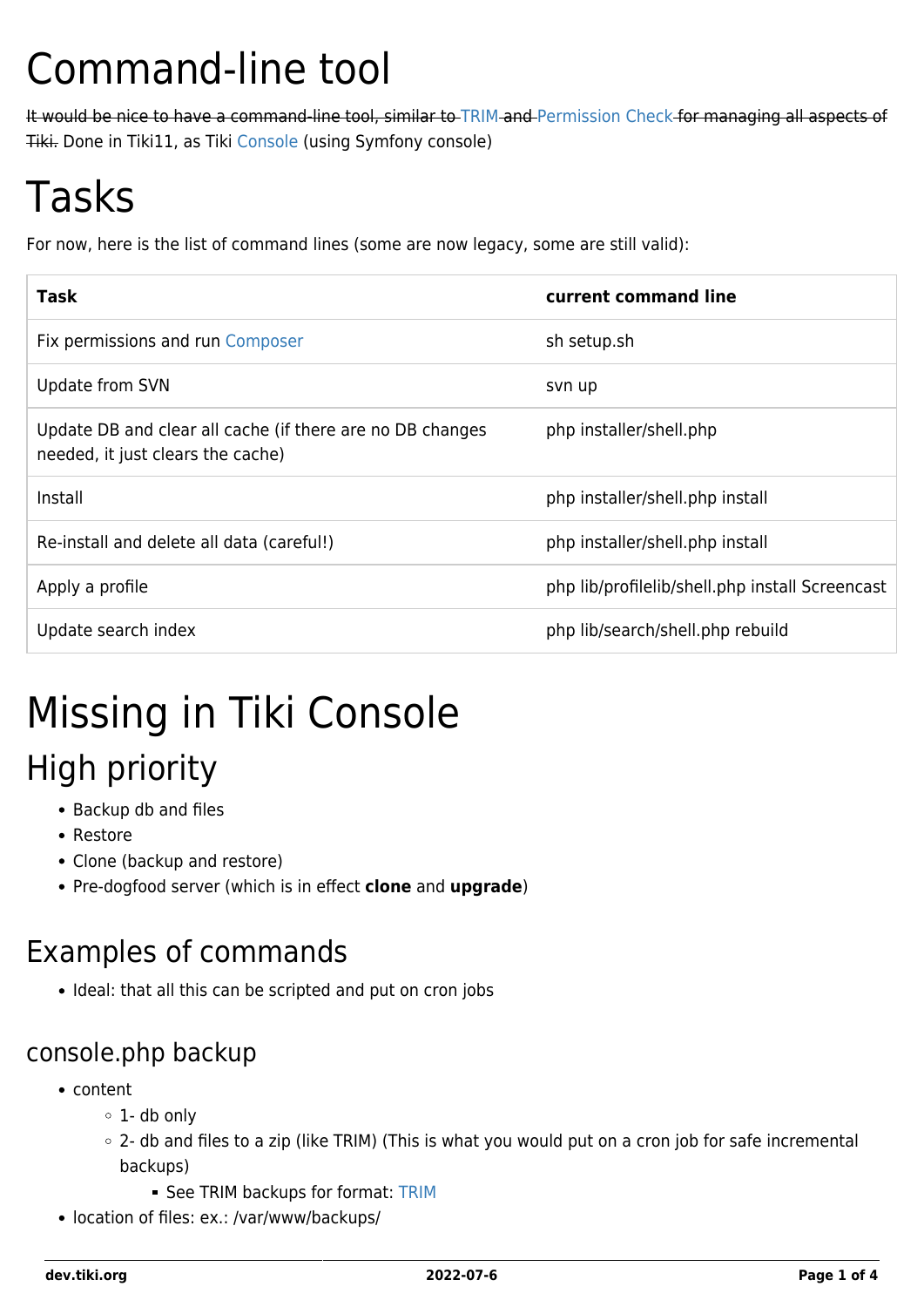name of file: enter nothing for automatically generated

Like<http://www.drush.org/#archive-dump>

#### console.php clone

- dbonly or dbandfiles (default)
- location of files: /var/www/html/11x/
- database info
	- $\circ$  db: Must be different than current Tiki
	- $\circ$  u:
	- $\circ$  p:
	- h: localhost is default
- upgrade?: if the clone should be upgraded, indicate version here. This is in essence a [Pre-Dogfood Server](http://tiki.org/Pre-Dogfood%20Server) like with <https://sourceforge.net/p/tikiwiki/code/HEAD/tree/trunk/doc/devtools/update.dogfoodserver.sh>
- redact level from [Tiki DB Redactor](https://dev.tiki.org/Tiki-DB-Redactor)
	- none (exact clone)
	- basic (remove stuff which are expected to be different on a another server
		- memcache\_prefix
	- max if clone should be redacted, indicate here
- prefs modification. For example
	- To add a header "This is a test site, all modifications will be overriden"
	- $\circ$  User watches = n (Testing changes shouldn't spam people)
	- admin password should become XYZ

Note: If files are stored to absolute paths, there will be a problem that the clone.

Related: <http://www.drush.org/#core-rsync>

#### console.php restore

This would restore a backup to the current Tiki. Note: this should perhaps only be doable on an empty database, to avoid big errors?

- location of files: /var/www/html/11x/20130707backup tiki abc.sql or 20130707backup tiki abc.zip
	- $\circ$  If it's a .sql, it should restore just that
	- $\circ$  If it's a .zip, it would contain files and db
- If files are to be restored to an absolute path, the admin should be asked which path to restore to.

Like: <http://www.drush.org/#archive-restore>

#### console.php update

Similar to the current [svnup.sh](http://sourceforge.net/p/tikiwiki/code/HEAD/tree/trunk/doc/devtools/svnup.sh)

svn upgrade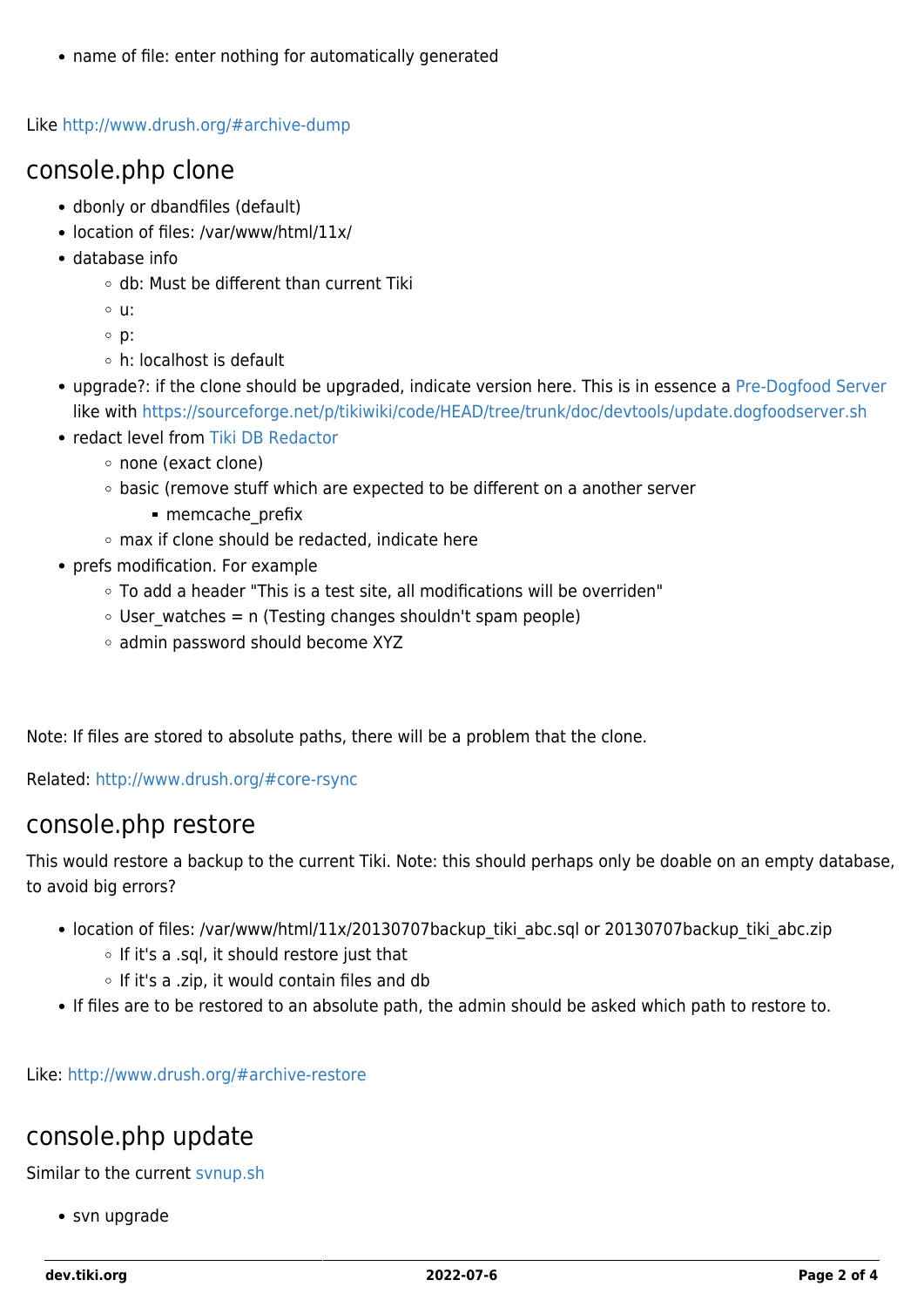- sh setup.sh
- update db
- clean cache
- re-index

<http://www.drush.org/#pm-update> <http://www.drush.org/#self-update>

#### console.php upgrade

This would do these steps:

- svn switch
- svn upgrade
- sh setup.sh
- update db
- clean cache
- re-index

### console.php clone\_and\_update

test a minor upgrade on a copy of the data

#### console.php clone\_and\_upgrade

This is in essence a pre-dogfood server

## Should we bother?

- Health check, or should this be done via external [Monitoring](https://dev.tiki.org/Monitoring) ?
- Set admin password to XYZ (or should be interactive profile?)
- secdb/trim check

#### Potential Integrations

• tiki-batch send newsletter.php

### **Prerequisites**

- Clean up externals done
- Perhaps ZF2? not needed

## Related apps

- [TRIM](https://dev.tiki.org/TRIM)
- <https://github.com/jlogsdon/php-cli-tools>
- <http://wp-cli.org/>